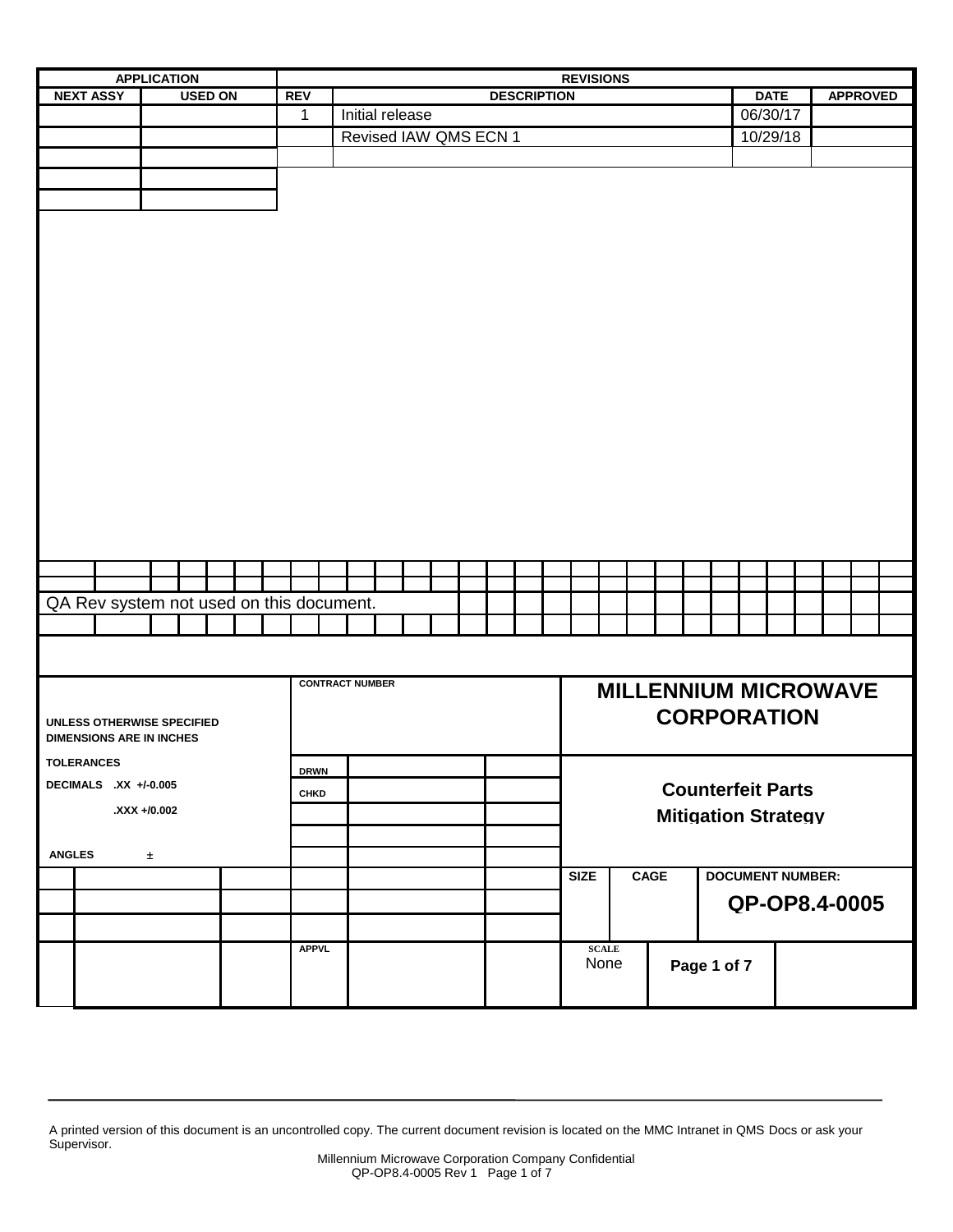

### **1.0 PURPOSE AND SCOPE**

To define the activities and processes required to mitigate the risks of purchasing and using fraudulent and counterfeit electronic parts.

### **2.0 RESPONSIBILITIES AND AUTHORITIES**

- 2.1 The Sales Manager identifies the specific Counterfeit parts avoidance and mitigation requirements flow down for each contract.
- 2.2 Quality Assurance Manager shall verify that the specific Counterfeit parts avoidance and mitigation requirements for each contract have been identified and are adhered to; within the Millennium operation and from Suppliers including verification of the integrity of the Supply chain.
- 2.3 The Project Engineer creates the Bill-of-Materials for each product and defines the Specification Control Drawing or specification requirements for each part to be used in the product.
- 2.4 The Purchasing Manager is responsible for purchasing the parts needed in the product in accordance with guidelines to minimize risk of counterfeit parts and manage the Approved Supplier List.
- 2.5 Receiving accepts purchased parts and verifies conformance with Purchase Order requirements.
- 2.5 Incoming inspector inspects received parts and supporting documentation to verify that they are not counterfeit. The inspection requirements to verify counterfeit parts are not received are detailed in work instruction WI-OP8.4-0001 (Incoming Inspection Requirements)

#### **3.0 ASSOCIATED DOCUMENTS**

| QP-MG4.2-0002   | <b>Quality Manual</b>                                                                          |
|-----------------|------------------------------------------------------------------------------------------------|
| QP-OP8.4-0003   | <b>Supplier Quality Requirements</b>                                                           |
| QP-OP8.4-0002   | <b>Supplier Management</b>                                                                     |
| QP-MA8.2-0001   | Quotation and Sales Order Processing Procedure                                                 |
| QP-MA8.2-0001F1 | <b>Contract Review Form</b>                                                                    |
| QP-OP8.4-0001   | <b>Purchasing Procedure</b>                                                                    |
| QP-OP8.4-0006   | Receiving and Inspection                                                                       |
| QP-OP8.4-0007   | Incoming Inspection Policy and procedure                                                       |
| AS5553          | Counterfeit electronic parts; avoidance, detection, mitigation<br>and disposition              |
| AS6081          | Fraudulent/Counterfeit Electronic Parts: Avoidance, Mitigation<br>and Disposition-Distributors |

A printed version of this document is an uncontrolled copy. The current document revision is located on the MMI Intranet in QMS Docs or ask your Supervisor.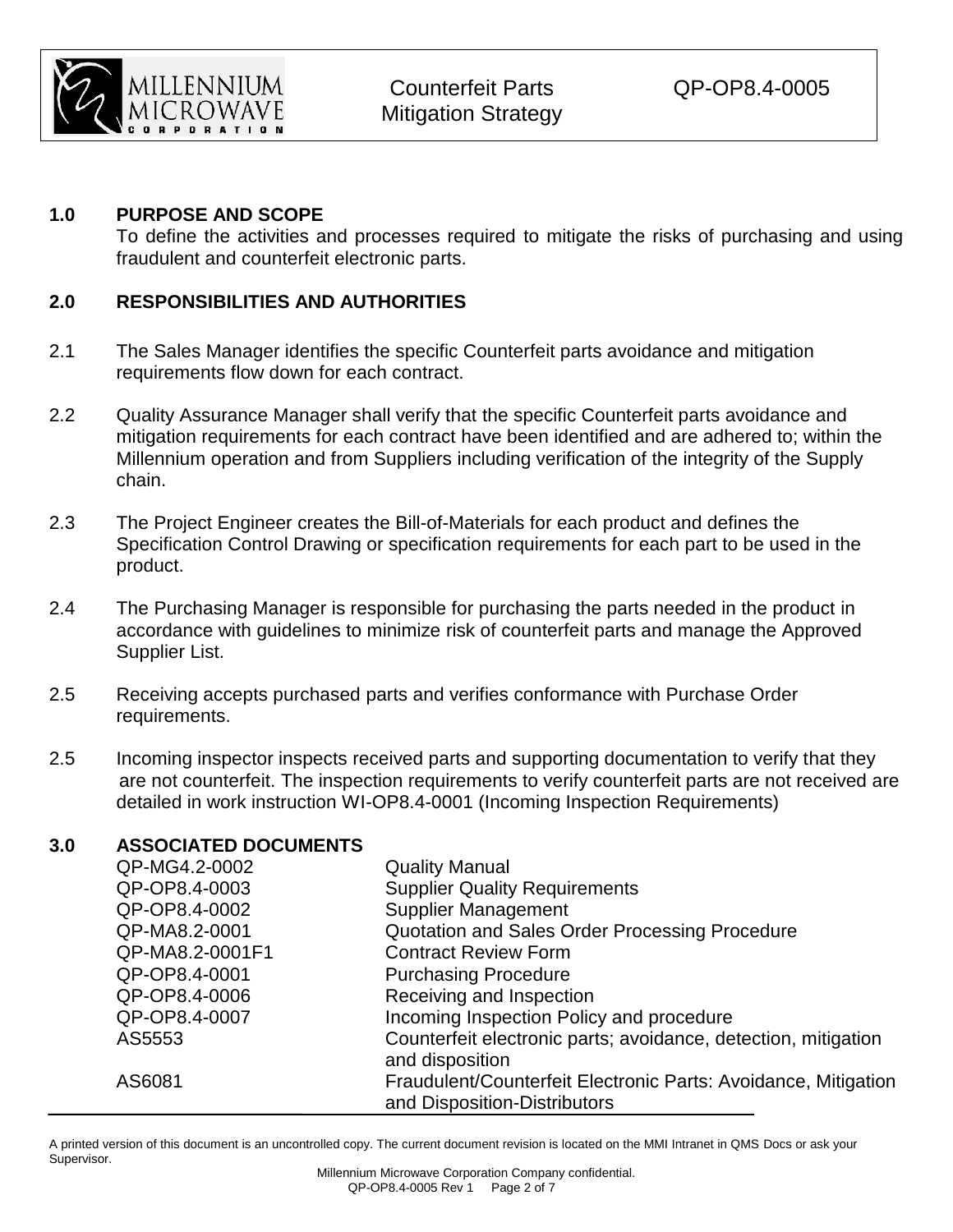

| QP-QA8.7-0001 | <b>Control of Non-Conforming Product</b> |
|---------------|------------------------------------------|
| WI-OP8.4-0001 | Incoming inspection requirements         |

### **4.0 PROCEDURE (OR POLICY)**

#### 4.1 Contract flow-down considerations

- 4.1.1 The Sales Manager shall identify the specific Counterfeit parts avoidance and mitigation requirements flow down for each contract. These requirements shall be reviewed as part of the Contract Review process defined in document QP-MA8.2-0001 (Quotation and Sales Order Processing Procedure).
- 4.1.2 The applicable requirements for each contract (AS 6081, AS 5553, FAR Flowdown or Customer-specific requirement) shall be annotated on Contract Review Form QP-OP8.2- 0001F1 (Contract Review Form)
- 4.1.3 There are two tiers of compliance with the Counterfeit Parts Mitigation strategy.
- 4.1.3.1 Quality Code 40 is incorporated on specific Work Orders when the strictest interpretation is required. Typically the Customer Purchase Contract will have very specific Counterfeit Parts requirement.
- 4.1.3.2 Other Work Orders will not have Quality Code 40 incorporated. Compliance with the Counterfeit Parts Mitigation Strategy is still required but compliance is less formal
- 4.1.4 Purchasing shall flow-down applicable requirements to Approved Suppliers. All contract flowdowns to Suppliers are annotated on QP-OP8.4-0003 (Supplier Quality Requirements).
- 4.2 Quality Assurance considerations
- 4.2.1 Quality Assurance Manager shall verify proper quality code flow downs from Customer to MMC (Design, proposal and program planning phase) and from MMC to Suppliers (Purchasing phase).
- 4.2.2 Quality Assurance Manager shall manage the counterfeit parts risk throughout the production process.
- 4.3 Design, proposal and program planning
- 4.3.1 The Project Engineer shall specify parts that are to be used in the product with consideration for performance requirements, suitability for application, reliability and other aspects.

A printed version of this document is an uncontrolled copy. The current document revision is located on the MMI Intranet in QMS Docs or ask your Supervisor.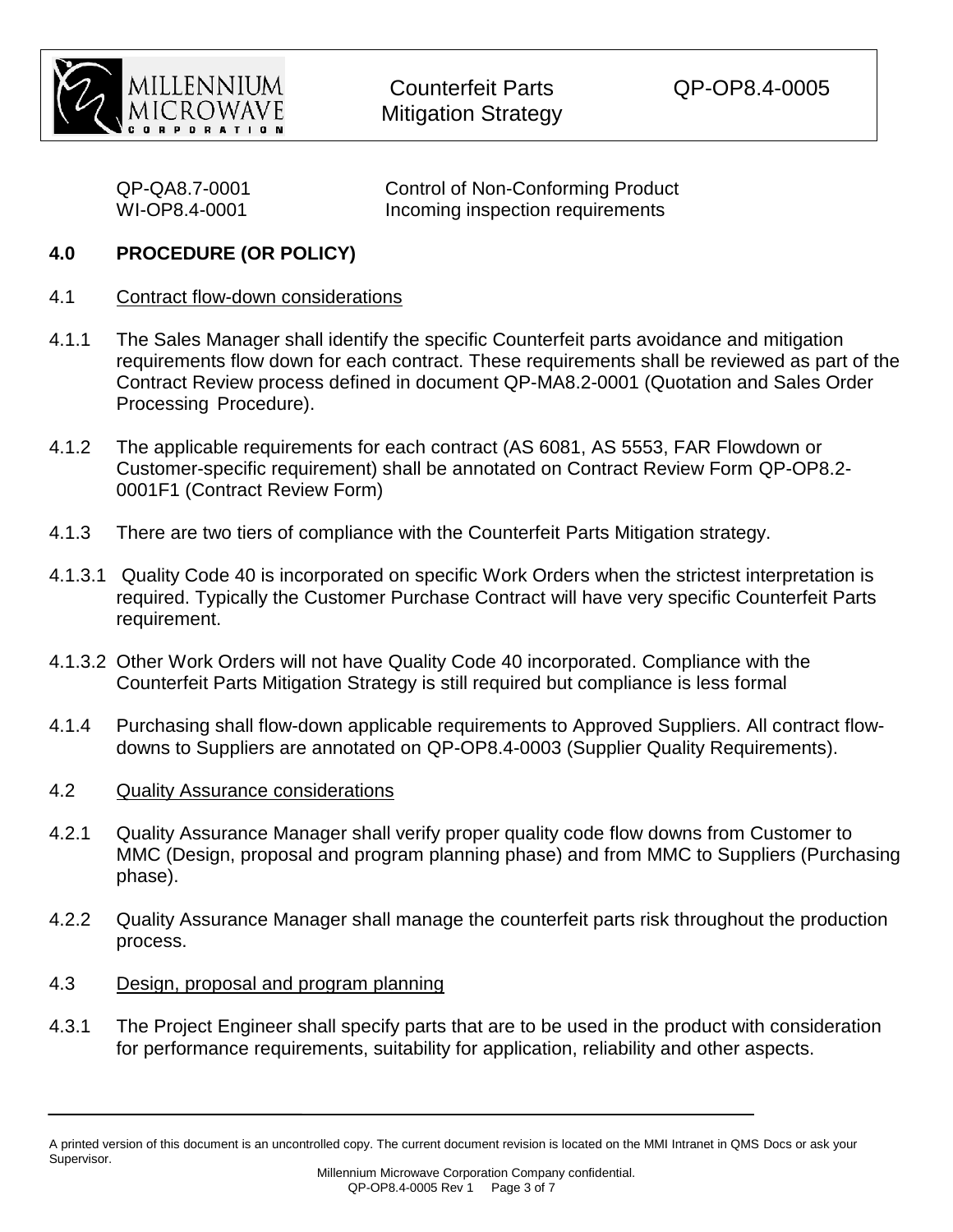

- 4.3.2 The organization shall assess the long term availability of authentic parts. When assesments indicate availability risks steps will be taken to reduce exposure to counterfeit parts such as lifetime purchases, system redesign, seeking alternative suppliers and planning for adequate lead times.
- 4.3.3 Obsolescence can increase the risk of acquiring counterfeit parts and this should be considered during project planning.
- 4.4 Purchasing considerations when Quality Clause 40 is incorporated
- 4.4.1 Purchasing Manager shall assess potential sources of supply to determine risk of receiving counterfeit parts.
- 4.4.2 Purchasing Manager shall maintain an Approved Supplier List and manage Suppliers in accordance with QP-OP8.4-0002 (Supplier Management).
- 4.4.3 Parts shall be procured from the OCM whenever possible.
- 4.4.3 Parts that cannot be purchased directly from the OCM shall be procured through Authorized Distribution only.Brokers should be avoided.
- 4.4.4 When parts cannot be obtained from the OCM a plan may be developed for procuring parts from Independent Distributors. This plan, if prepared, will be developed in cooperation with the Customer and will attempt to minimize the risk of receiving counterfeit parts. Appendix E of AS5553 or paragraph 4.2.6 of AS6081 (for distributors) shall be used as reference for plan development.
- 4.4.5 In cases where the use of Independent Distributors is not feasible Purchasing Manager and Sales Manager shall communicate this situation with Customer and request guidance on how to proceed
- 4.4.6 Purchasing activity shall be accomplished in accordance with QP-OP8.4-0001 (Purchasing Procedure).
- 4.5 Purchasing considerations on standard Work Orders (Quality Clause 40 not incorporated)
- 4.5.1 Purchasing Manager shall assess potential sources of supply to determine risk of receiving counterfeit parts.
- 4.5.2 Purchasing Manager shall maintain an Approved Supplier List and manage Suppliers in accordance with QP-OP8.4-0002 (Supplier Management).
- 4.5.3 Parts shall be procured from the OCM whenever possible.

A printed version of this document is an uncontrolled copy. The current document revision is located on the MMI Intranet in QMS Docs or ask your Supervisor.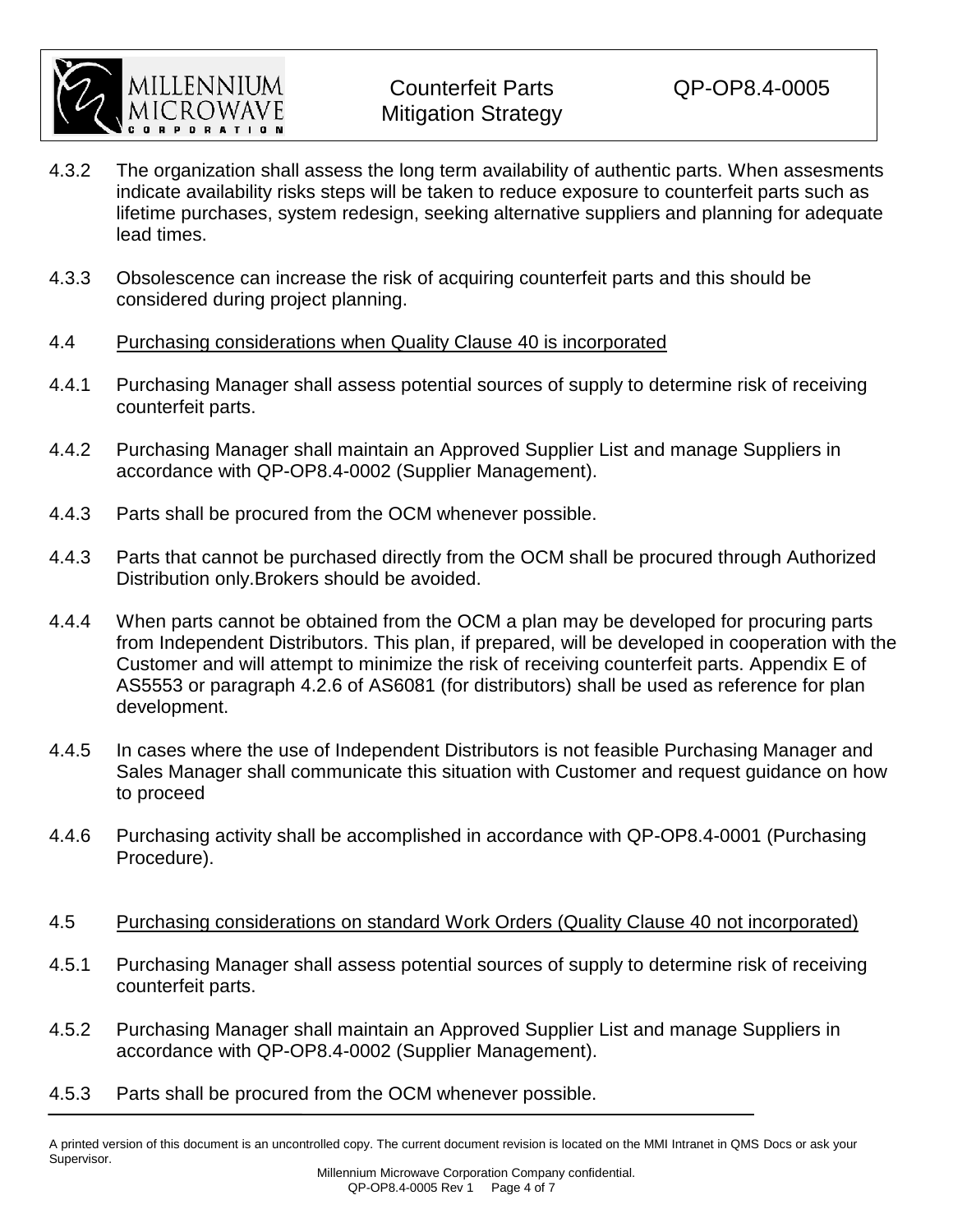

- 4.5.4 Parts that cannot be purchased directly from the OCM shall be procured through Authorized Distribution. In this case the parts shall be procured only from an Authorized Distributor. Brokers should be avoided.
- 4.5.5 When parts cannot be obtained from the OCM the Purchasing Manager shall develop a plan for procuring parts from Independent Distributors. This plan, if prepared, will attempt to minimize the risk of receiving counterfeit parts. .
- 4.5.6 Independent Distributors may be used after careful review. Only distributors that are known to Purchasing Manager with proven track record and business credentials shall be considered.
- 4.5.7 Purchasing activity shall be accomplished in accordance with QP-OP8.4-0001 (Purchasing Procedure).
- 4.6 Verification of purchased product (Receiving considerations)
- 4.6.1 Receiving personnel shall receive parts in accordance with QP-OP8.4-0006 (Receiving and Inspection) and QP-OP8.4-0007 (Incoming Inspection Policy and procedure). During this process the receiver will ensure that received parts are consistent with purchase order requirements.
- 4.7 Verification of purchased product (Incoming inspection considerations)
- 4.7.1 Incoming inspector will perform visual inspection of received parts. Specific inspections for counterfeit parts mitigation include looking for incorrect package style. Lead finish, marking irregularities etc.
- 4.7.2 Incoming inspector shall perform technical inspection to ensure proper documentation and Supply Chain traceability.
- 4.7.3 The Incoming inspection shall be conducted in accordance with WI-OP8.4-0001 (Incoming inspection requirements).
- 4.8 Material Control
- 4.8.1 If parts are suspected to be counterfeit they will be marked as suspect, removed from the production process and segregated for investigation.
- 4.8.2 The handling and disposition of non-conforming parts shall be in accordance with procedure QP-QA8.7-0001 (Control of Non-Conforming Product).
- 4.9 Reporting

A printed version of this document is an uncontrolled copy. The current document revision is located on the MMI Intranet in QMS Docs or ask your Supervisor.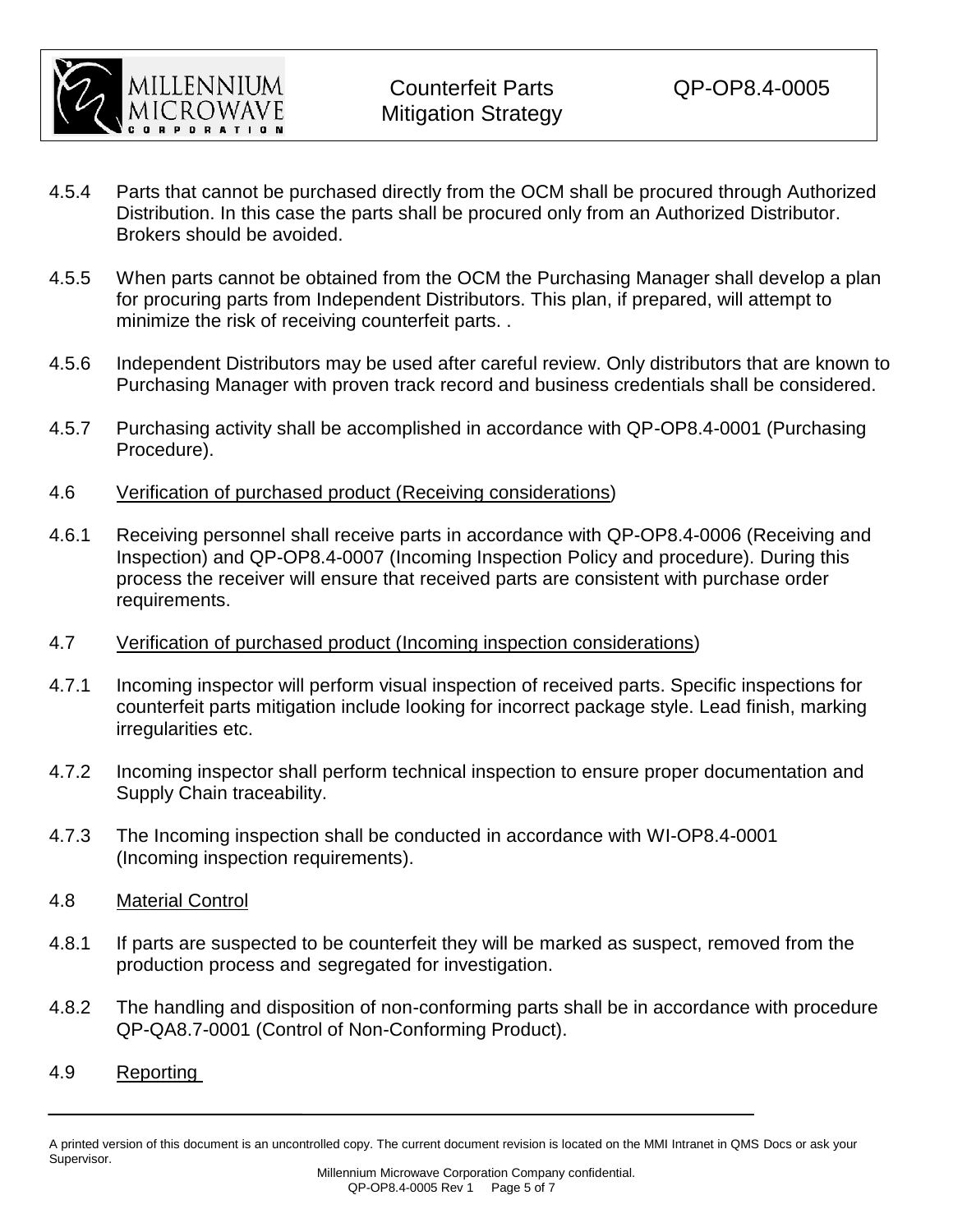

- 4.9.1 All occurrences of counterfeit parts must be reported, as appropriate to internal organizations, customers, government reporting organizations, industry support and criminal investigative authorities as applicable.
- 4.9.2 Guidelines for reporting counterfeit parts can be found in AS5553 Appendix G.

# **5.0 DELIVERABLES AND RECORDS/REPORTS**

Purchase orders Receiving and inspection reports Purchasing records are maintained for a period of 5 years.

## **6.0 DEFINITIONS**

| <b>Approved Supplier:</b>                | Suppliers that are formally assessed, determined to provide low risk of<br>providing counterfeit parts, and are entered on company Approved<br><b>Supplier List</b>                                                                                                                                                                                                                                                                                                                                                                                                                                                                                                                      |
|------------------------------------------|------------------------------------------------------------------------------------------------------------------------------------------------------------------------------------------------------------------------------------------------------------------------------------------------------------------------------------------------------------------------------------------------------------------------------------------------------------------------------------------------------------------------------------------------------------------------------------------------------------------------------------------------------------------------------------------|
| Authorized (Franchised)<br>Distribution: | Transactions conducted by an OCM-Authorized Distributor distributing<br>product within the terms of an OCM Contractual Agreement.<br>Contractual Agreement terms include, but are not limited to,<br>distribution region, distribution products or lines, and warranty flow<br>down from the OCM. Under<br>the distribution, the distributor would<br>be known as an Authorized Distributor. For the purposes in this<br>Standard, Franchised Distribution is considered synonymous with<br>Authorized Distribution.                                                                                                                                                                     |
| Authorized (Franchised)                  |                                                                                                                                                                                                                                                                                                                                                                                                                                                                                                                                                                                                                                                                                          |
| Distributor:                             | A distributor with which the OCM has an contractual agreement to<br>buy, stock, re-package, sell and distribute its product lines. When a<br>distributor does not provide products in this manner, then for the<br>purpose of this document, the distributor is considered an independent<br>distributor for those products. Franchised distributors normally offer<br>the product for sale with full manufacturer flow-through warranty.<br>Franchising contracts may include clauses that provide for the OCM's<br>marketing and technical support inclusive of, but not limited to, failure<br>analysis and corrective action, exclusivity of inventory, and competitive<br>limiters. |
| Broker:                                  | In the independent distribution market, Brokers are professionally<br>referred to as Independent Distributors. See definitions for "Broker"<br>Distributor" and "Independent Distributor".                                                                                                                                                                                                                                                                                                                                                                                                                                                                                               |

A printed version of this document is an uncontrolled copy. The current document revision is located on the MMI Intranet in QMS Docs or ask your Supervisor.